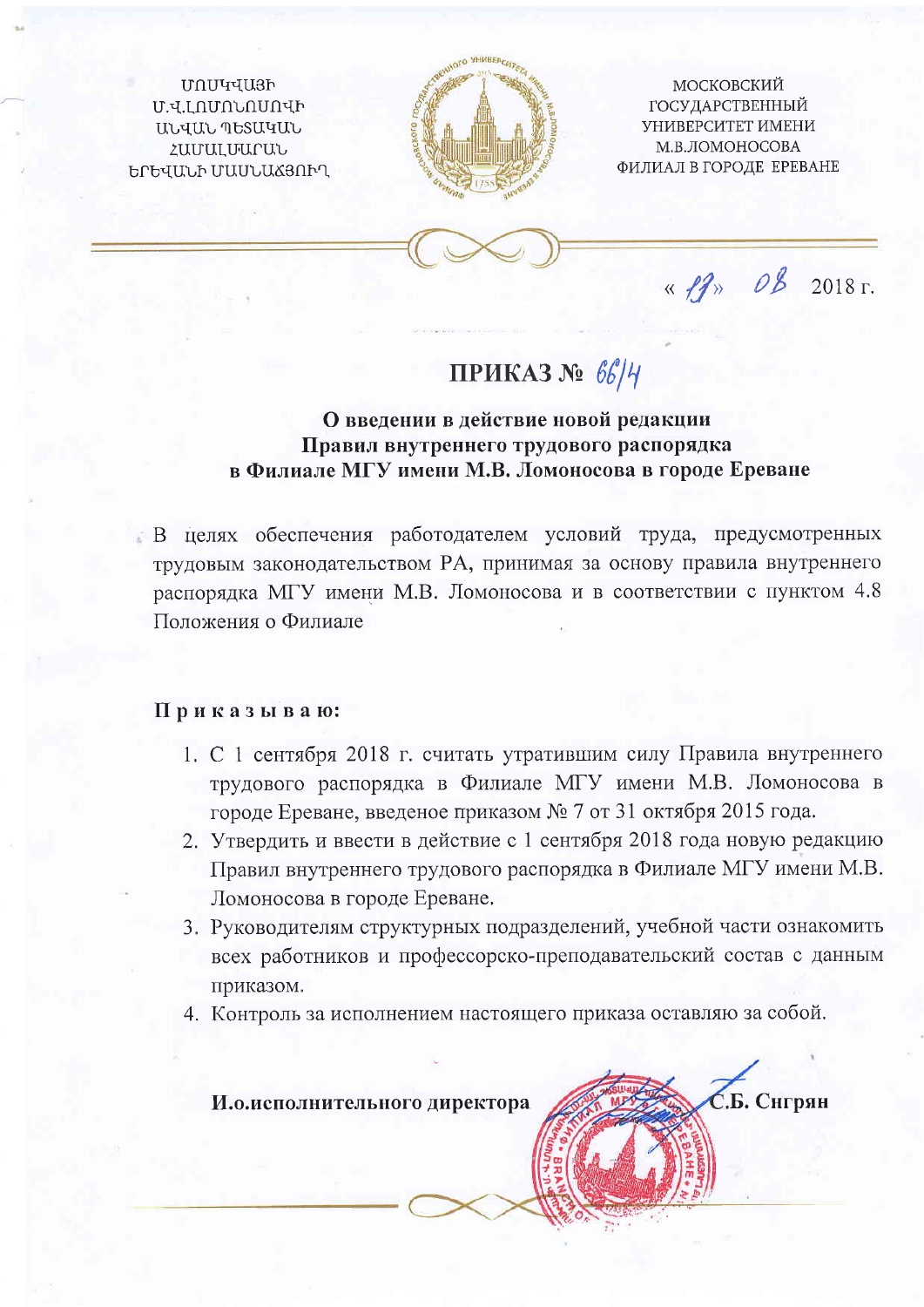#### «УТВЕРЖДАЮ»

Исполнительный директор МГУ в гимина в ророде Рреване Б. С**мерян** 

## Правила внутреннего трудового распорядка в Филиале Московского государственного университета имени М. В. Ломоносова в городе Ереване

## 1. ОБЩИЕ ПОЛОЖЕНИЯ

1.1. Настоящие Правила внутреннего трудового распорядка в Филиале Московского государственного университета имени М.В. Ломоносова г. Ереване (далее - Филиал) разработаны на основе Положения о Филиале, Устава МГУ и Правил внутреннего распорядка Московского государственного университета имени М.В. Ломоносова (далее - Университет), Трудового кодекса РА. Правила внутреннего трудового распорядка в Филиале являются основным локальным нормативным актом, который определяет трудовой распорядок в Филиале.

1.2. Правилами регламентируются порядок приема на работу и увольнения с работы работников, основные права, обязанности и ответственность сторон трудового договора, режим работы, время отдыха, применяемые к работникам, меры поощрения и дисциплинарной ответственности, а также иные вопросы, касающиеся трудовых отношений.

1.3. Правила являются обязательными для всех работников Филиала.

1.4. В отношении работников, нарушающих трудовую дисциплину, могут применяться меры дисциплинарного воздействия.

# 2. ПОРЯДОК ПРИЕМА И УВОЛЬНЕНИЯ РАБОТНИКОВ

2.1. Трудовые отношения возникают между работником и Филиалом на основании трудового договора, заключаемого ими в соответствии с действующим трудовым законодательством РА.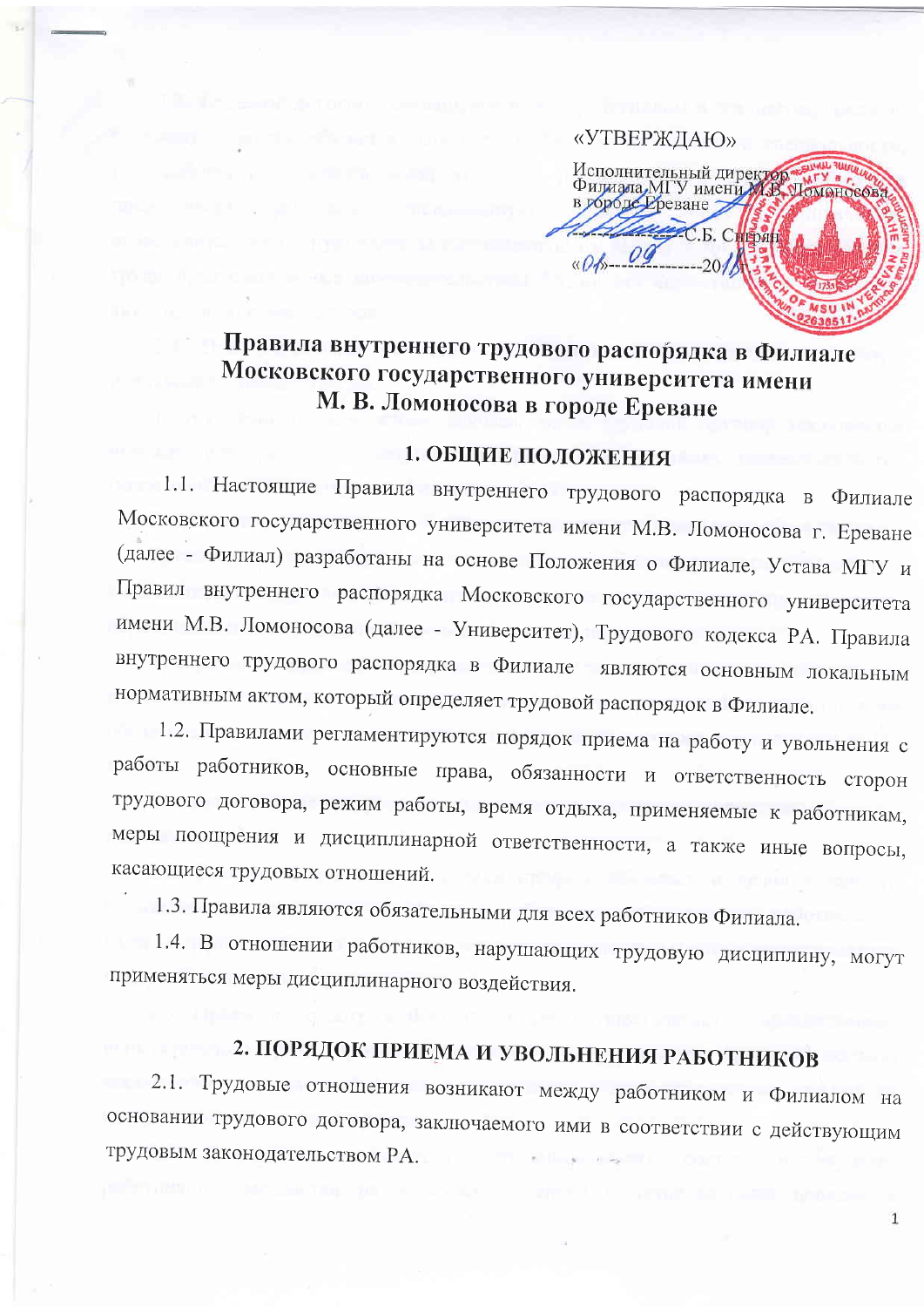2.2. Трудовой договор - соглашение между работником и Филиалом, согласно которому работник обязуется выполнять работу по определенной специальности, при соблюдении установленной трудовой дисциплины, а Филиал обязуется предоставлять работнику определенную договором работу. выплачивать оговоренную заработную плату за выполненную им работу и обеспечивать условия труда, предусмотренные законодательством РА, иными нормативными правовыми актами, соглашением сторон.

2.3. При заключении трудового договора лицо, поступающее на работу, предъявляет администрации:

1) трудовую книжку, кроме случаев, когда трудовой договор заключается впервые или работник поступает на работу на условиях совместительства (указанный пункт действует до 1-го января 2017г.);

2) документ, удостоверяющий личность и карточку социального обеспечения;

3) свидетельство об образовании или необходимой квалификации, если работа в соответствии с трудовым законодательством связана с получением определенного образования или определенной профессиональной подготовки;

4) справка о здоровье (санитарная книжка), если трудовой договор заключается для таких работ, которые требуют первоначального и периодического медицинского обследования, а также во время заключения трудового договора с гражданами до 18ти лет:

5) другие документы, установленные законом или иными нормативными правовыми актами.

2.4. В целях более полной оценки профессиональных и деловых качеств принимаемого на работу в Филиал работника, по согласию работника и администрации, работник может представить краткую письменную характеристику (резюме) выполняемой ранее работы.

2.5. Прием на работу в Филиал, может осуществляться с прохождением испытательного срока, продолжительностью до 3-х месяцев. Трудовой договор заключается в письменной форме и составляется в двух экземплярах, каждый из которых подписывается сторонами.

Должности профессорско-преподавательского состава и 2.6. научных работников замещаются на конкурсной основе в установленном порядке  $\overline{B}$ 

 $\overline{2}$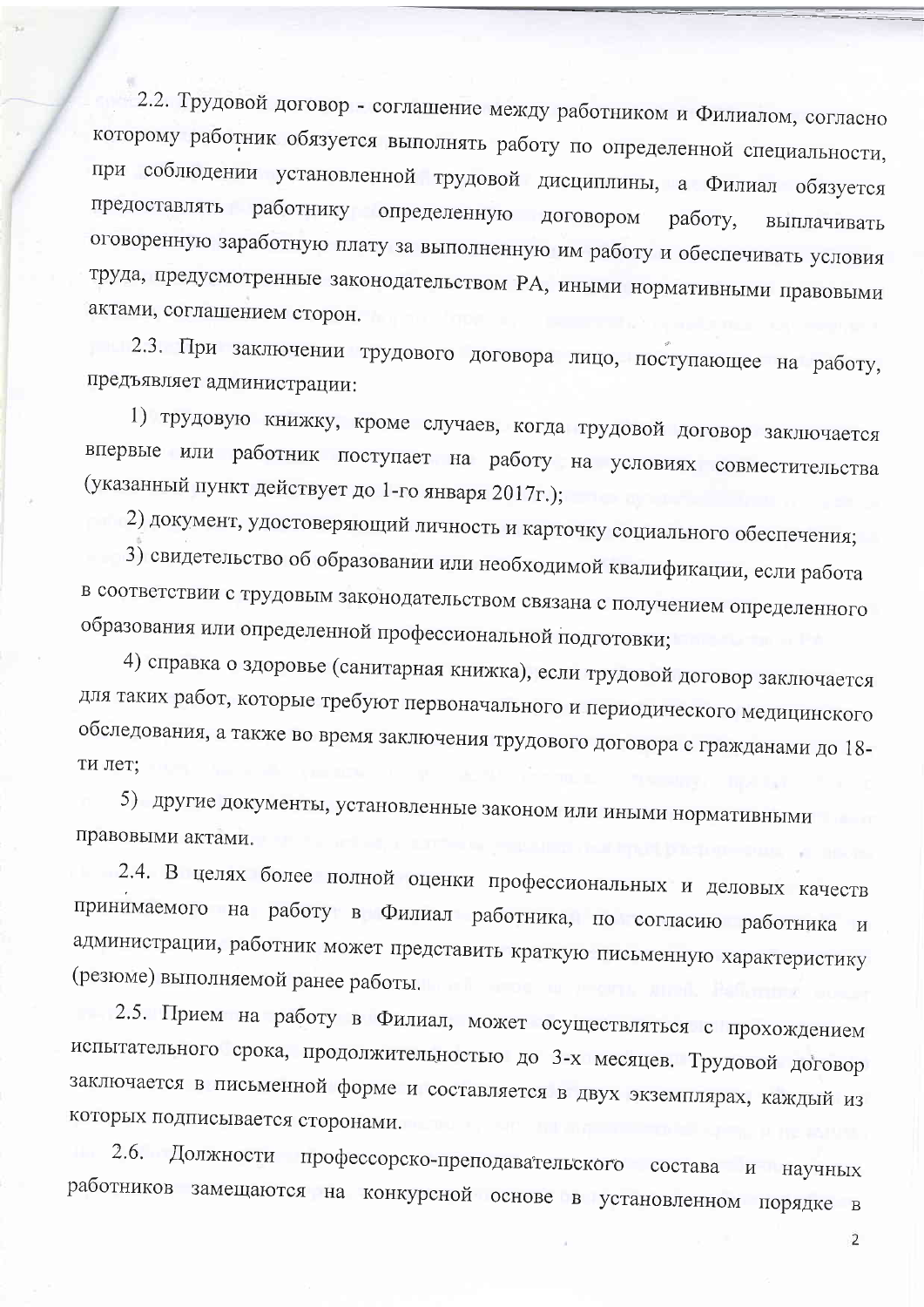соответствии с действующим трудовым законодательством РА и правилами, принятыми в Филиале и Университете.

2.7. В соответствии с действующим трудовым законодательством РА работники Филиала вправе работать по совместительству.

2.8. Филиал или его уполномоченное лицо обязаны надлежащим образом ознакомить принимаемое на работу лицо до его выхода на работу с условиями работы, коллективным договором (при его наличии), правилами внутреннего распорядка, иными правовыми актами Филиала, регламентирующими его работу на рабочем месте.

2.9. Перевод работника в другое место работы в Филиале, установление или отмена оплаты труда, льгот, режима работы, неполного рабочего времени, различные регламенты и названия должностей являются существенными условиями работы, при изменении которых Филиал должен поставить в известность работника в сроки, установленные статьей 115 трудового кодека РА.

2.10. Прекращение трудового договора может иметь место только  $\Pi$ O основаниям, предусмотренным действующим трудовым законодательством РА.

2.11. При расторжении трудового договора по соглашению сторон одна из сторон трудового договора в письменной форме предлагает другой стороне расторгнуть договор. В случае согласия с предложением другая сторона в течение семи дней должна уведомить о своем согласии сторону, представившую предложение. Если стороны соглашаются на расторжение договора, то заключают об этом письменное соглашение, в котором указываются срок расторжения договора и иные условия (компенсации и другие).

2.12. Филиал может расторгнуть трудовой договор, заключенный Ha определенный срок, по причине истечения его срока с уведомлением работника об этом в письменной форме по меньшей мере за десять дней. Работник может заключенный на расторгнуть трудовой договор, определенный срок, уведомлением Филиала в письменной форме по меньшей мере за десять дней до истечения срока действия договора. Если работник не уведомил Филиал о расторжении трудового договора, заключенного на определенный срок, и не вышел работу в рабочий день, следующий за последним рабочим днем,  $Ha$ предусмотренным договором, то договор считается расторгнутым, и Филиал обязан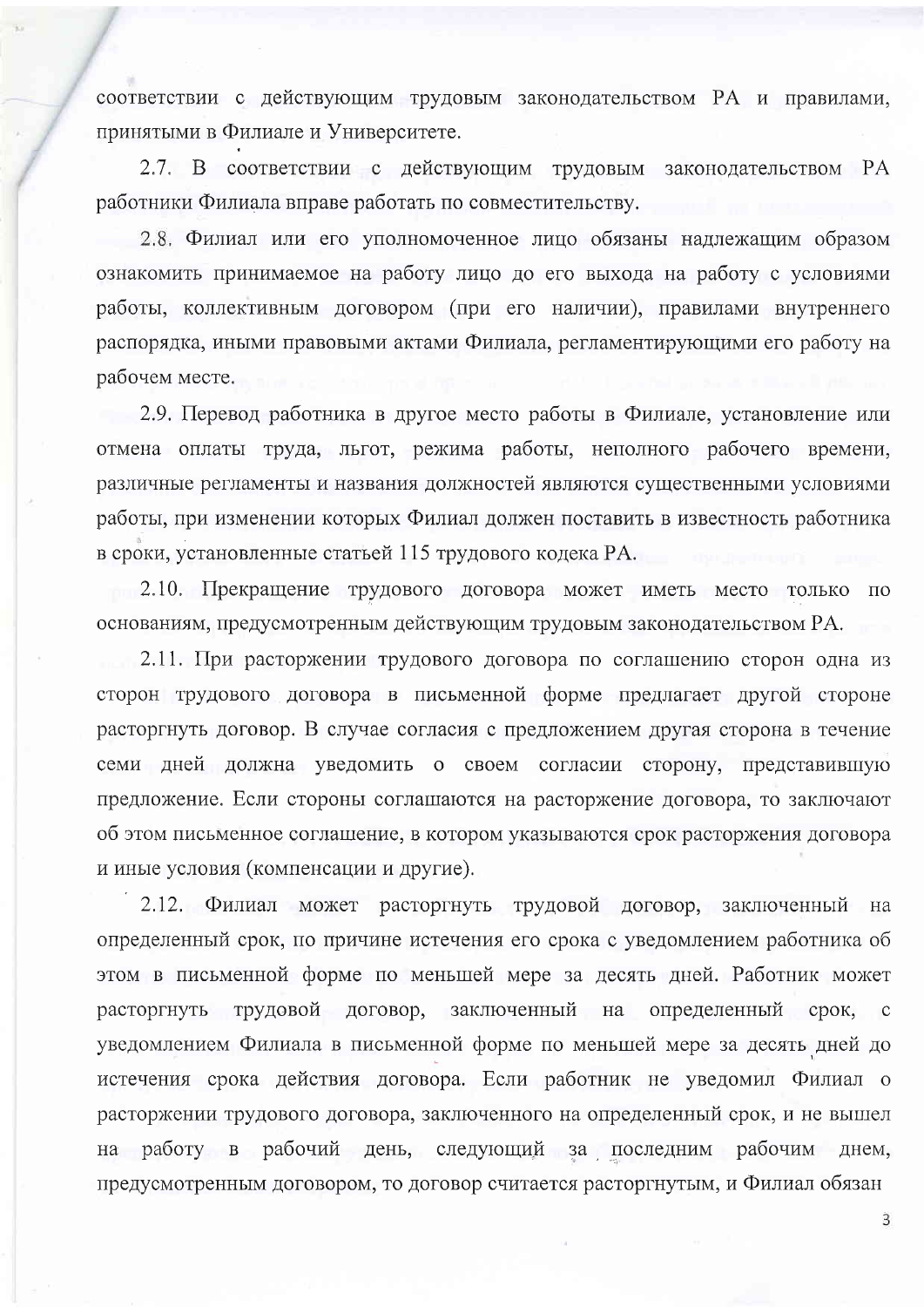произвести с работником окончательный расчет в течение пяти дней со дня предъявления такого требования.

2.13. Работник имеет право расторгнуть трудовой договор, заключенный на неопределенный срок, а также трудовой договор, заключенный на определенный срок, до истечения срока его действия с уведомлением об этом Филиалу в письменной форме по меньшей мере за 30 дней. Коллективным договором может быть предусмотрен более длительный срок уведомления. По истечении срока уведомления работник имеет право прекратить работу, а Филиал обязан оформить расторжение трудового договора и произвести с работником окончательный расчет. Работник имеет право отозвать уведомление о расторжении трудового договора не позднее чем в течение трех рабочих дней со дня его представления. После указанного срока он может отозвать уведомление только по согласию Филиала.

2.14. Увольнение штатных работников Филиала из числа профессорскочисленности  $\mathbf{B}$ связи с сокращением может преподавательского состава производиться только по окончании учебного года либо учебного семестра.

2.15. Прекращение трудового договора оформляется приказом директора или исполнительного директора Филиала.

2.16. В день увольнения администрация обязана выдать работнику его трудовую книжку с внесенной в нее записью об увольнении и произвести с ним окончательный расчет.

#### 3. ОСНОВНЫЕ ОБЯЗАННОСТИ РАБОТНИКОВ

3.1. Все работники Филиала обязаны:

1) работать честно и добросовестно, соблюдать дисциплину труда, своевременно и точно исполнять распоряжения администрации, воздерживаться от действий, мешающих другим работникам выполнять их трудовые обязанности;

технике безопасности.  $(2)$ соблюдать требования  $\Pi{\rm O}$ охране труда, производственной санитарии, охране труда и противопожарной безопасности, предусмотренные соответствующими правилами и инструкциями;

3) принимать меры к немедленному устранению причин и условий, препятствующих или затрудняющих нормальную работу, и немедленно сообщать о случившемся администрации;

 $\overline{4}$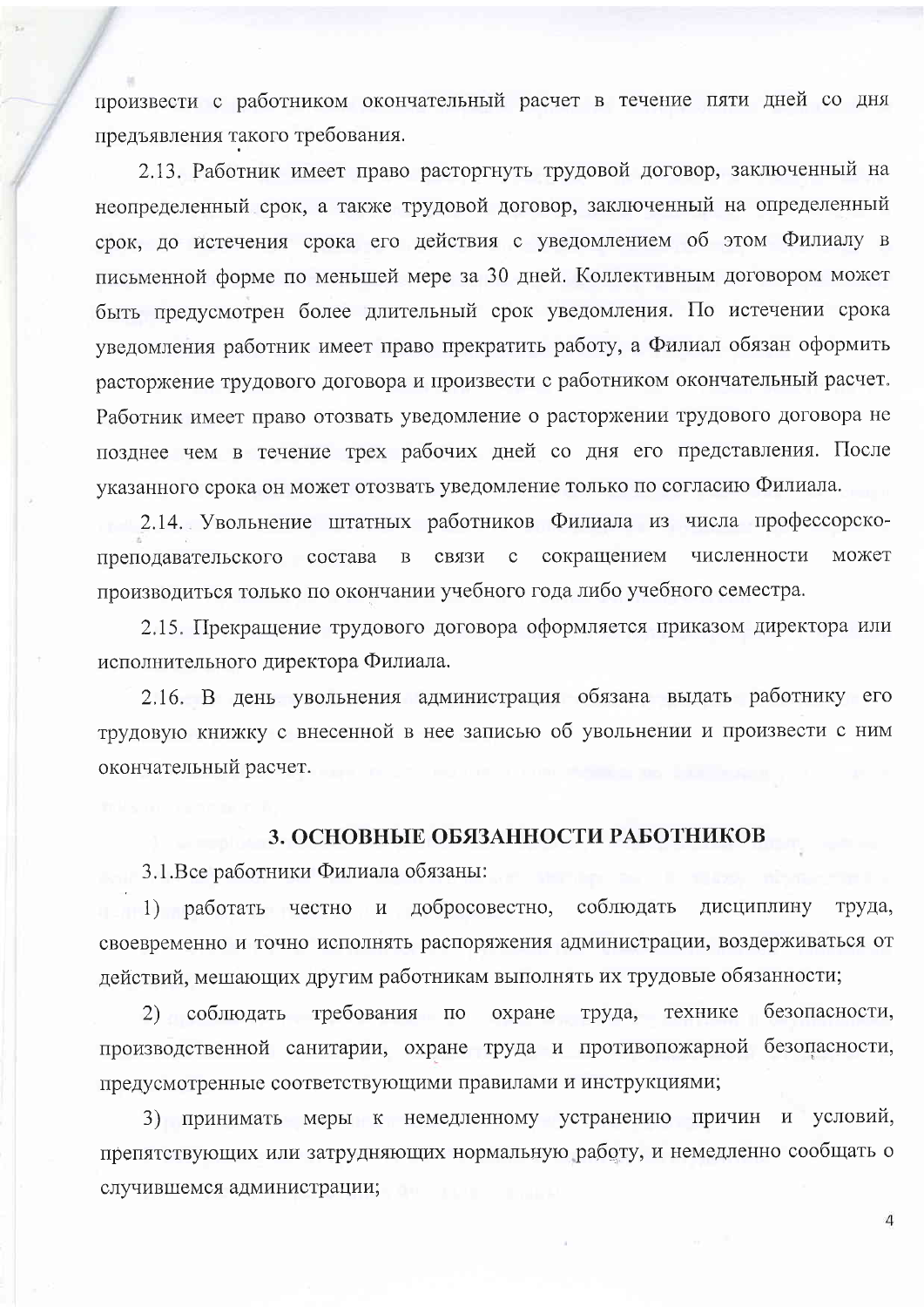4) соблюдать установленный порядок хранения материальных ценностей и документов;

5) беречь имущество Филиала, эффективно использовать оборудование, бережно относиться к инструментам, измерительным приборам, спецодежде и предметам, выдаваемым в пользование работникам, экономно и другим рационально расходовать сырье, материалы, энергию, и другие материальные ресурсы;

6) соблюдать настоящие Правила внутреннего трудового распорядка;

систематически свою деловую (производственную)  $(7)$ повышать квалификацию;

8) возместить ущерб нанесенный Филиалу.

3.2. Круг обязанностей, которые выполняет каждый работник по своей специальности, квалификации, должности определяется трудовым договором и должностной инструкцией.

3.3. Профессорско-преподавательский состав Филиала обязан:

1) вести на высоком научном уровне учебную и методическую работу по своей специальности;

2) осуществлять работу по обучению и подготовке студентов, магистрантов, слушателей подготовительного отделения;

3) проводить научные исследования и участвовать во внедрении результатов этих исследований;

4) совершенствовать теоретические знания, практический опыт, методы ведения научной работы, педагогическое мастерство, а также осуществлять подготовку научно-педагогических кадров;

5) осуществлять методическое руководство самостоятельными занятиями студентов;

6) принимать участие в комплектовании Филиала студентами и слушателями подготовительного отделения, выявлять причины неуспеваемости студентов и слушателей;

7) руководить научно-исследовательской работой студентов;

8) совершенствовать работу по обучению и воспитанию студентов.

 $3.4.$ Научные работники Филиала обязаны: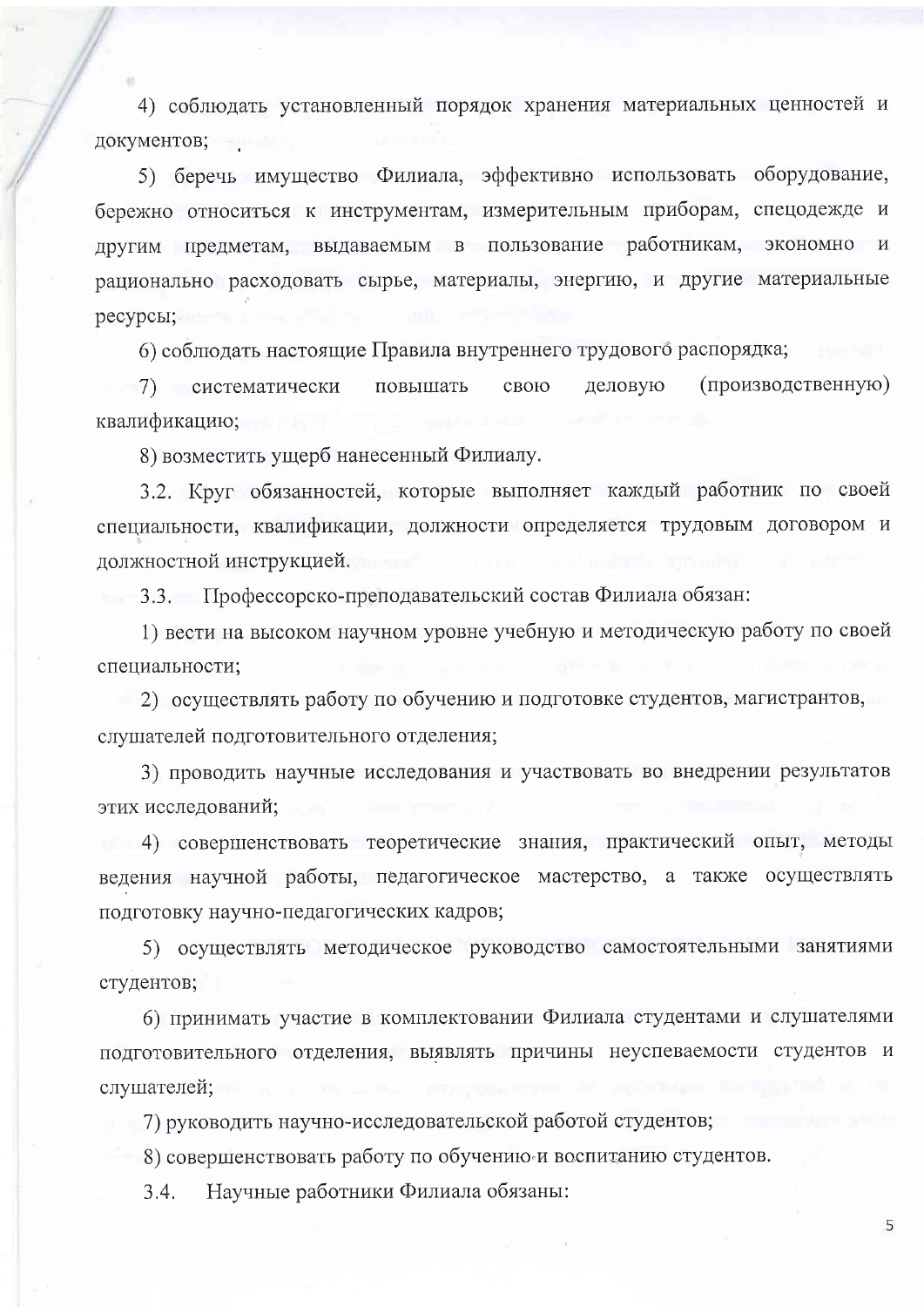1) выполнять научно-исследовательскую работу в установленные сроки на высоком научно-методическом уровне;

2) представлять Филиалу выполненные научно-исследовательские работы в соответствии с установленным порядком;

3) нести ответственность за актуальность и научно-методический уровень исследований, выполнять их в установленные сроки, нести ответственность за достоверность и качество полученных результатов;

своевременно и полно представлять отчеты о своей научно-4) исследовательской работе;

5) руководить научно-исследовательской работой студентов.

3.5. Иные работники Филиала обязаны:

1) добросовестно, своевременно и тщательно исполнять, свои трудовые обязанности, возложенные на него трудовым договором;

2) не допускать упущений в работе, соблюдать трудовую дисциплину, выполнять установленные нормы труда;

3) бережно относиться к имуществу Филиала, содержать свое рабочее место, оборудование и приспособления в порядке, чистоте и исправном состоянии, а также соблюдать чистоту и порядок в структурном подразделении и на территории Филиала:

4) принимать меры к немедленному устранению причин и условий, исполнение трудовых препятствующих или затрудняющих нормальное обязанностей, и немедленно сообщать о случившемся администрации или непосредственному руководителю.

## 4. ТРЕБОВАНИЯ ПО СОБЛЮДЕНИЮ БЕЗОПАСНОСТИ

4.1. Работник обязуется:

1) На рабочем месте соблюдать разумные минимальные нормы и требования по обеспечению безопасности и охраны здоровья.

2) Строго придерживаться разграничения должностных инструкций и без разрешения вышестоящего лица не приступать к выполнению дополнительных (опасных) работ.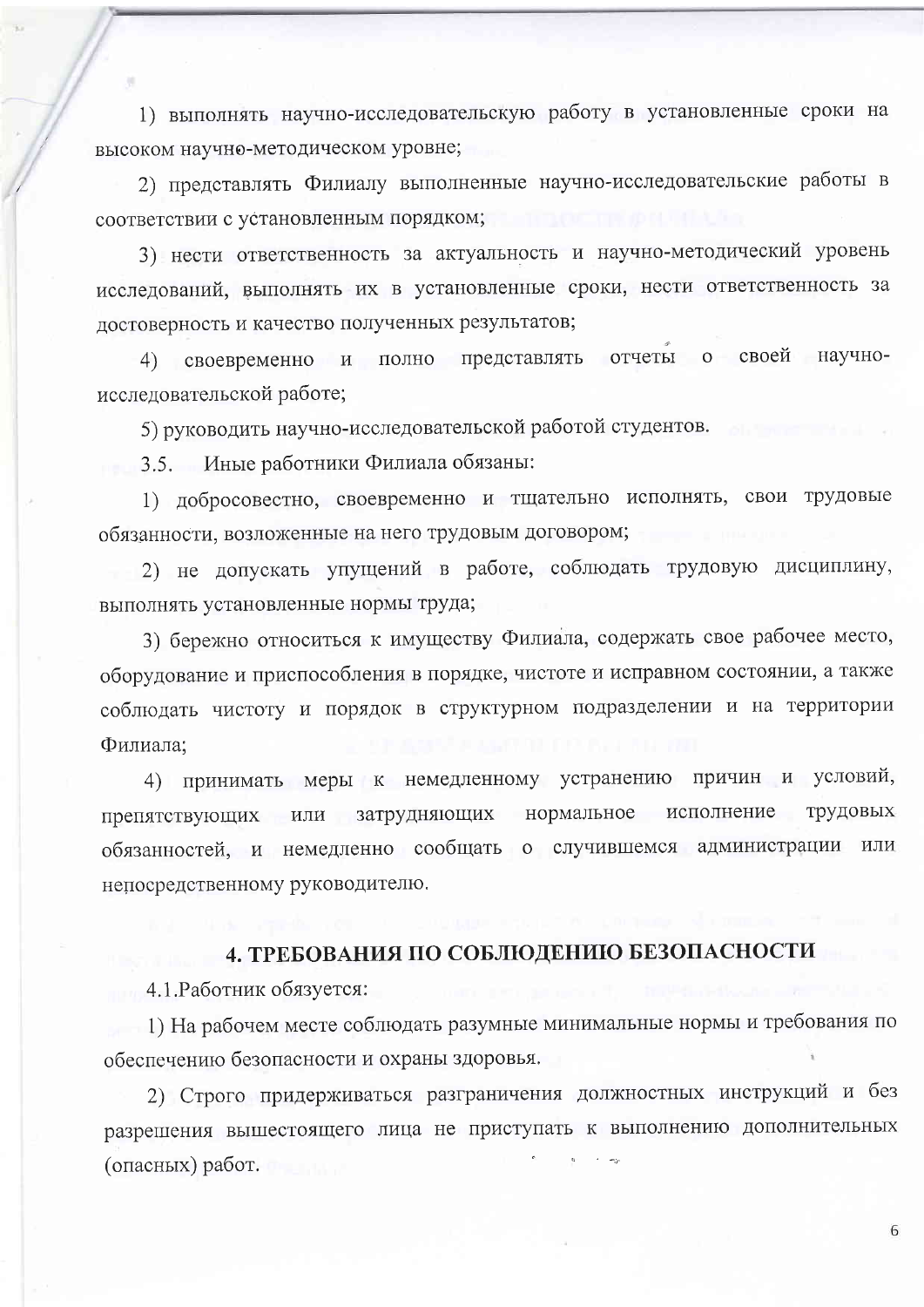3) Незамедлительно сообщить работодателю о неисправности средств труда или о возникновении аварийного состояния.

## 5. ОСНОВНЫЕ ОБЯЗАННОСТИ ФИЛИАЛА

5.1 Филиал обязан:

работника работой, обусловленной договором,  $\overline{M}$ 1) обеспечивать организовывать его работу;

2) выплачивать работнику заработную плату в предусмотренный срок и в установленном размере;

3) предоставлять работнику в установленном порядке оплачиваемый и неоплачиваемый отпуск;

4) обеспечивать безопасные условия труда;

5) ознакомлять работника при приеме на работу, а также в процессе работы с правилами внутреннего распорядка организации, требованиями к обеспечению охраны труда и противопожарной безопасности;

обязанности, предусмотренные ИНЫМИ законом, исполнять другие  $6)$ правовыми актами, коллективным и трудовым договорами.

#### 6. РЕЖИМ РАБОЧЕГО ВРЕМЕНИ

Распределение (изменение) рабочего времени и времени отдыха  $6.1.$ работников в течение дня, недели или отчетного периода, а также начало и окончание ежедневной работы (смены) устанавливается согласно таблице N 1 данного правила

6.2. Для профессорско-преподавательского состава Филиала установлен шестичасовой рабочий день. В пределах шестичасового рабочего дня преподаватели научно-исследовательской, учебно-методической, **BCC** вилы вести ДОЛЖНЫ воспитательной и другой работы, вытекающей из занимаемой должности, учебного плана и плана научно-исследовательской работы.

6.3. До начала работы каждый работник обязан отметить свой приход на работу, а по окончании рабочего дня - уход с работы в порядке, установленном администрацией Филиала.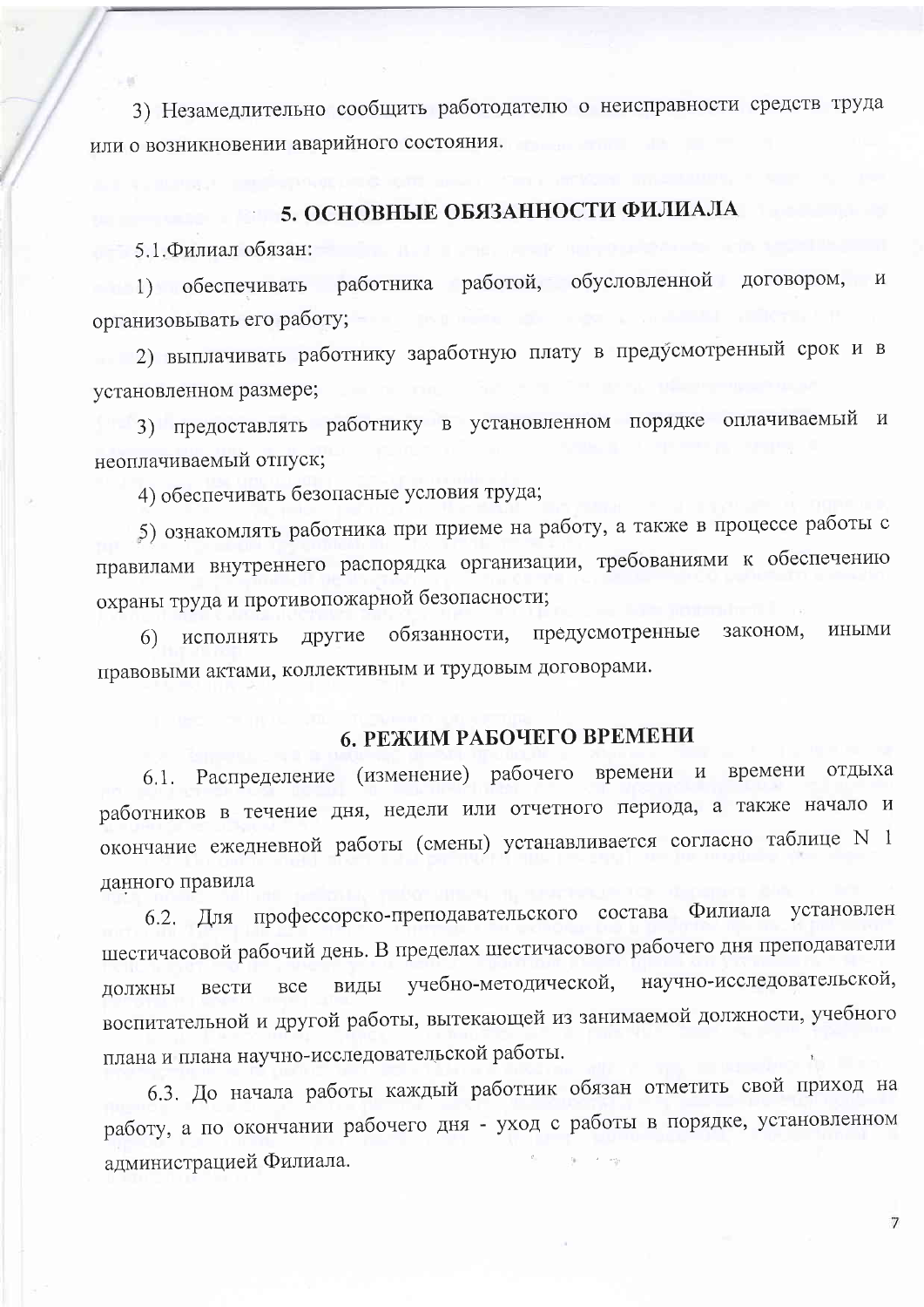6.4. Руководители подразделений Филиала обязаны организовать учет явки на работу и уход с работы. Работника, появившегося на работе в состоянии алкогольного, наркотического или иного токсического опьянения, администрация не допускает к работе (отстраняет от работы) в данный рабочий день. Появление на работе в нетрезвом состоянии, или в состоянии наркотического или токсического опьянения влечет за собой меры дисциплинарного взыскания и может быть основанием для расторжения трудового договора с данным работником по инициативе Филиала.

6.5. Преподаватели или другие работники Филиала, обеспечивающие учебный процесс, при неявке на работу, обязаны заранее проинформировать администрацию, а администрация обязана немедленно принять меры к замене другим преподавателем (работником).

6.6. Сверхурочные работы в Филиале допускаются в случаях и порядке, предусмотренном трудовым законодательством РА.

6.7. Сверхурочной не считается работа сверх установленного рабочего времени руководящих должностных лиц организации. Перечень этих должностей:

- Директор

- Исполнительный директор

-Заместители исполнительного директора

6.8. Запрещается в рабочее время проводить собрания, заседания и совещания по общественным делам за исключением случаев предусмотренных трудовым законодательством РА.

6.9. По окончании половины рабочего дня (смены), но не позднее чем через 4 часа после начала работы, работникам предоставляется перерыв для отдыха и питания. Перерыв для отдыха и питания не включается в рабочее время, и работник использует его по своему усмотрению. Работник имеет право отсутствовать с места работы на время перерыва.

6.10. Ежегодный отпуск - исчисляемый в рабочих днях период времени, предоставляемый работнику для отдыха и восстановления трудоспособности. В этот период за ним сохраняется рабочее место (должность) и ему выплачивается средняя заработная плата. Ежегодный отпуск бывает минимальным, удлиненным и дополнительным.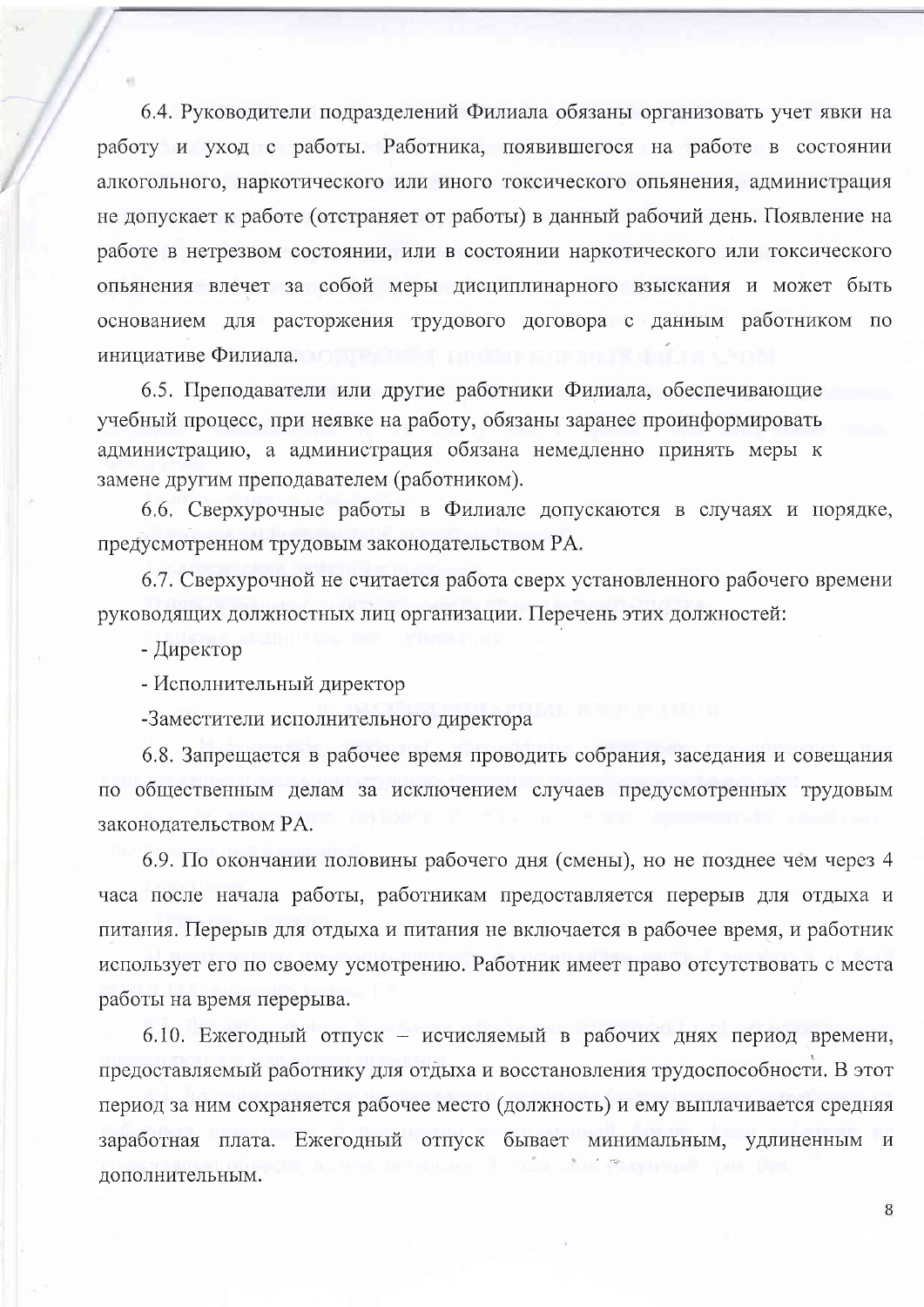$6.11.$ Ежеголный дополнительный отпуск суммируется с ежегодным минимальным отпуском и может предоставляться вместе или отдельно.

 $6.12.$ Порядок очередности предоставления ежегодного отпуска устанавливается по соглашению сторон.

Профессорско-преподавательскому  $6.13.$ составу ежегодные отпуска предоставляются, как правило, в летний каникулярный период.

#### 7. ПООЩРЕНИЯ, ПРИМЕНЯЕМЫЕ ФИЛИАЛОМ

7.1. Филиал может поощрять работников за добросовестное выполнение трудовых обязанностей. К работнику могут применяться следующие виды поощрений:

1) объявление благодарности;

2) выдача единовременной денежной премии;

3) награждение памятным подарком;

4) предоставление дополнительного оплачиваемого отпуска;

5) снятие дисциплинарного взыскания.

#### 8. ДИСЦИПЛИНАРНЫЕ ВЗЫСКАНИЯ

 $8.1.$ Нарушением трудовой дисциплины считается неисполнение ИЛИ ненадлежащее исполнение трудовых обязанностей работником по его вине.

8.2. За нарушение трудовой дисциплины могут применяться следующие дисциплинарные взыскания:

 $(1)$  выговор;

2) строгий выговор;

3) расторжение трудового договора по основаниям части 1 пунктов 5, 6, 8-10 статьи 113 трудового кодека РА.

8.3. Дисциплинарные взыскания налагаются директором или исполнительным директором и объявляются приказом.

8.4. До применения дисциплинарного взыскания Филиал должен затребовать от работника объяснение о нарушении в письменной форме. Если работник не представляет объяснение в установленный Филиалом разумный срок, без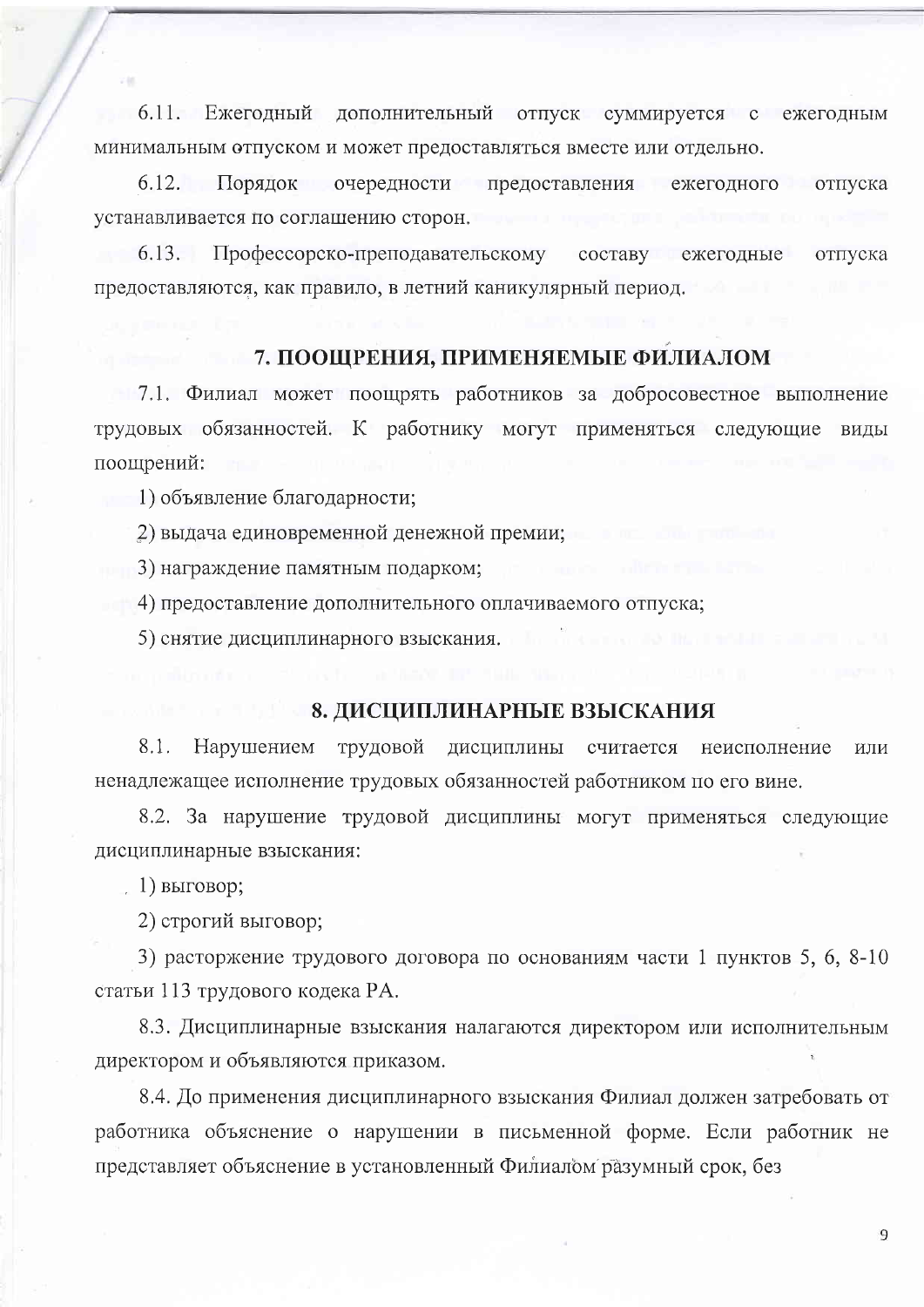уважительной причины, дисциплинарное взыскание может применяться без такого объяснения.

8.5. Дисциплинарное взыскание может применяться в течение одного месяца со дня выявления нарушения, не считая времени отсутствия работника по причине нетрудоспособности, пребывания в командировке или временной отпуске. Дисциплинарное взыскание не может быть применено, если со дня совершения нарушения прошло шесть месяцев. Если нарушение выявлено в ходе аудита, проверки финансово-хозяйственной деятельности, проверки (инвентаризации) суммовых или иных ценностей, дисциплинарное взыскание может быть применено, если со дня совершения нарушения прошло не более одного года.

8.6. За каждое нарушение трудовой дисциплины может налагаться одно дисциплинарное взыскание.

8.7. При применении дисциплинарного взыскания должны учитываться тяжесть нарушения и его последствия, вина работника, обстоятельства совершения нарушения и работа работника в прошлом.

8.8. Дисциплинарное взыскание может быть снято до истечения одного года, если работник не допустил нового дисциплинарного нарушения и добросовестно исполняет свои трудовые обязанности.